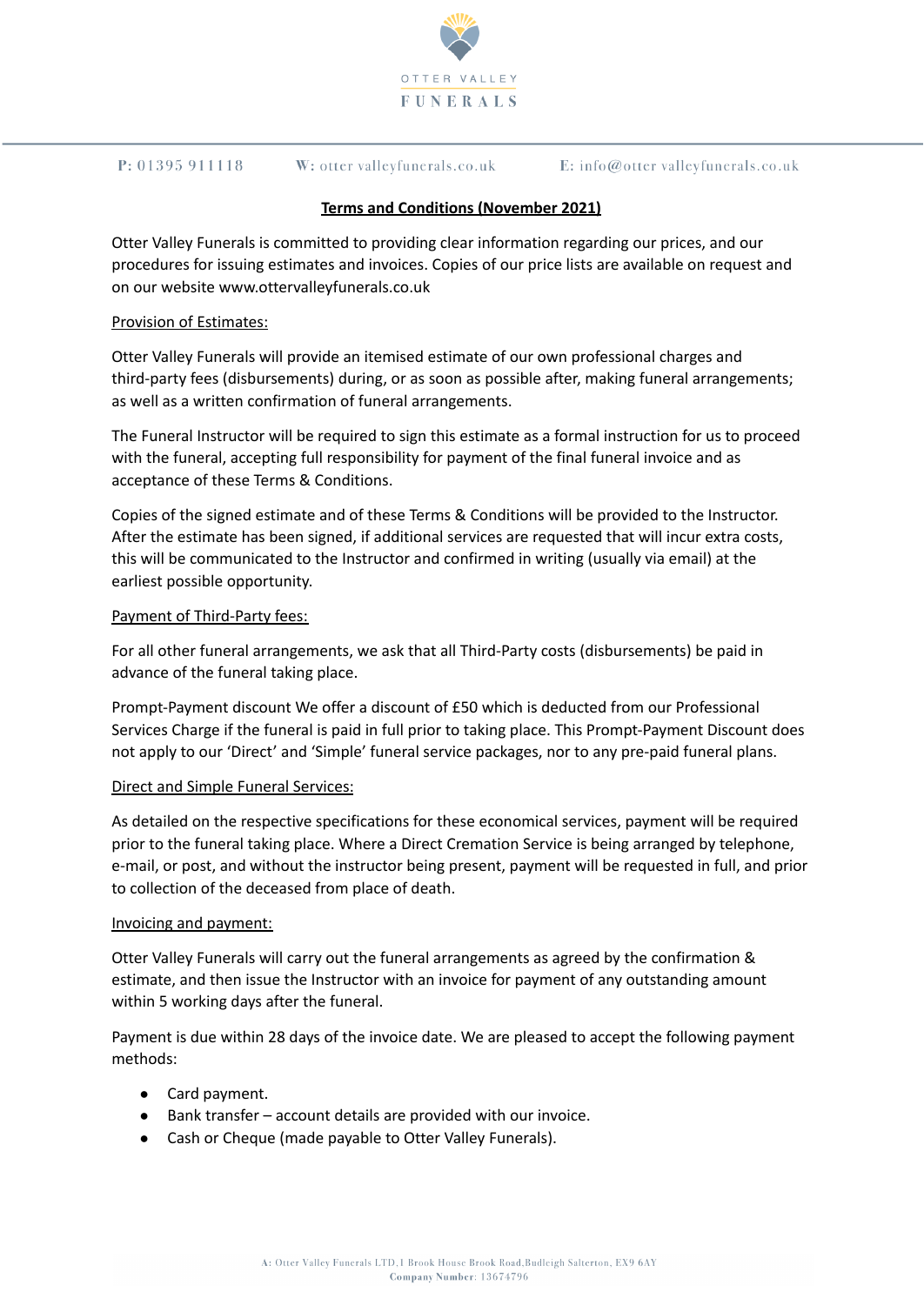

W: otter valleyfunerals.co.uk

E: info@otter valleyfunerals.co.uk

## Please note that at all times Otter Valley Funerals Reserve the Right:

• To request a deposit for third-party fees, and to cover any bespoke services such as hire of specific transport or purchase of premium coffins/services.

• To charge interest at 2% per month on balances that remain unpaid after 28 days.

• To refer any account balance outstanding after 90 days to a third-party debt collection agency. The instructor may then also become liable for any legal and court costs incurred due to non-payment.

### DWP Claims:

If you intend to make a claim for assistance from the Department of Work and Pensions, please note that stringent rules apply as to the amount of help available. It is essential that you notify of us your intention prior to signing our estimate. Please talk to us, in confidence, for guidance.

# Right to cancel (Arrangements made in the client's home only)

You have the right to cancel the contract if you wish. This right can be exercised by sending or taking a cancellation notice to the funeral director at any time within the period of 14 days starting on the day of the arrangement. The right to cancel can be lost during the cancellation period if the service is provided in full before the 14 days elapses. Where applicable, payment may be required to be made in respect of any services carried out or disbursements paid once the performance of the contract has begun and prior to the cancellation notice being received. If you wish to cancel the contract you must complete the section below and return to the address shown within 14 days.

I have read and understood these Terms and Conditions.

Signed …………………………………………………………………………… Date………………………………….. Name …………………………………………………………………………….

(Complete and return a copy of this form ONLY IF YOU WISH TO CANCEL THE CONTRACT.)

To: Otter Valley Funerals, 1 Brook House, Brook Road, Budleigh Salterton, EX9 6AY, or email: info@ottervalleyfunerals.co.uk

I hereby give notice that I wish to cancel my contract with reference to The Late (Please insert the deceased's full name) ……………………………………………………………………..